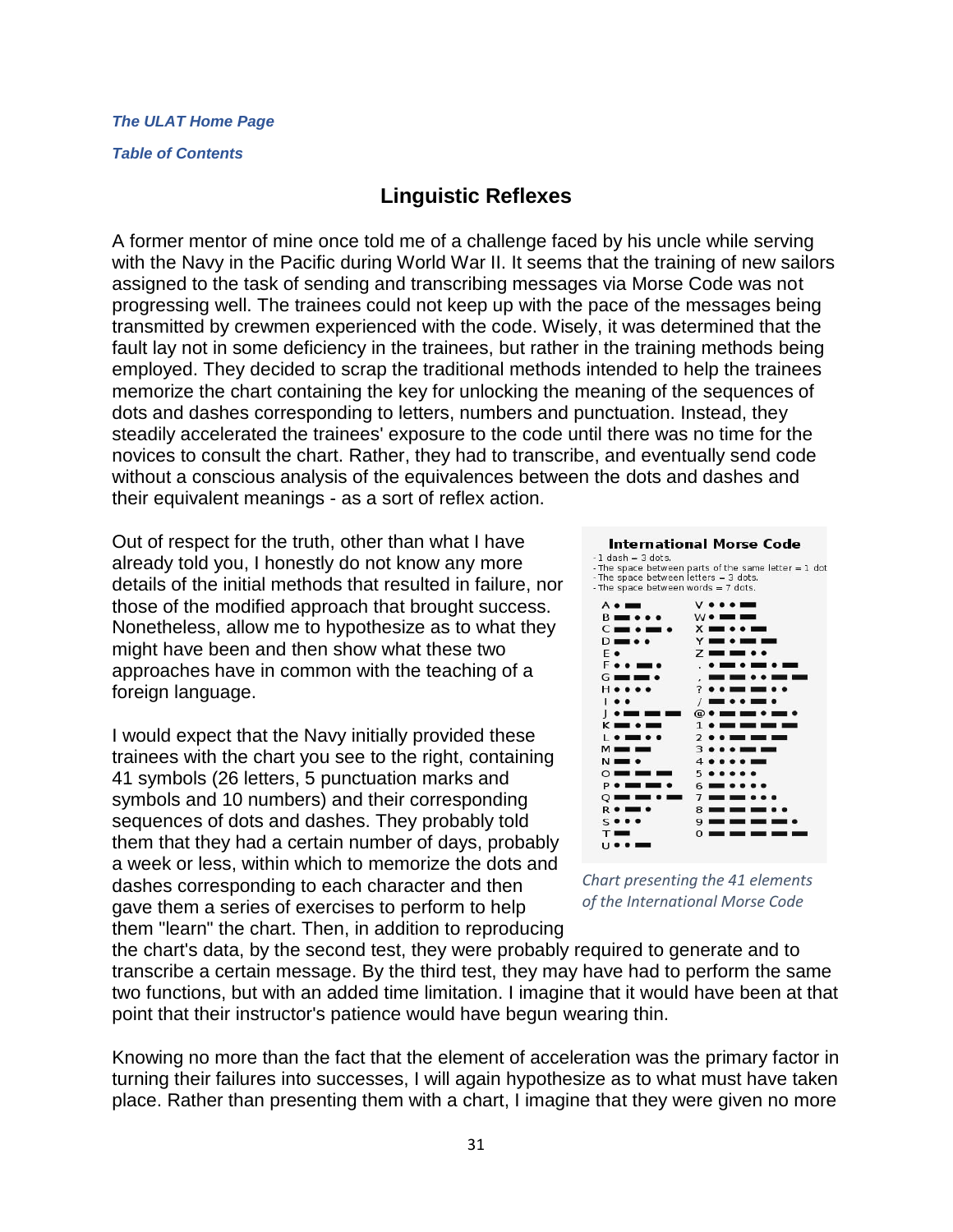than 5 of those characters at a time, which would have been drilled so thoroughly that they could easily recognize and produce the proper sequences of such a limited number of patterns. Any messages they would have been given to decode or encode would have been extremely simple, only being composed of those 5 characters. They would have had no need for the International Morse Code chart, which previously they had regularly glanced at to ensure that no mistakes were being made and yet which had been no better than a crutch impeding their development of a reflex response to the patterns of dots and dashes they were hearing or seeking to create.

It was at this point that I expect the element of acceleration was introduced. Before the addition to their repertoire of new characters and sequences, I expect their exposure to these same 5 characters was gradually accelerated until its pace reached the point where, not only did they lack the time to consult any chart (if they even had one), but there was insufficient time to consciously think of the character equivalents of the patterns of dots and dashes they were hearing. In other words, they were pushed, through repetition and acceleration, to transcribe each character as a reflex response to the stimuli received.

Speaking of decoding, it's now time to decode what all of this has to do with world language instruction, though I tend to think you have already seen the parallels. Exposing the sailors to one particular pattern of dots and dashes, while simultaneously showing them the image of the letter they represent, corresponds to the stage of symbolization. By contrast, giving them 41 characters to memorize, while supplying them with a chart to which they could regularly turn, is equivalent to what language teachers do when they give their students a written list of 20 verbs to learn within a week and a packet of written exercises to perform. Having trained their students to study the spellings of those verbs at great length, which inevitably allowed the students to form word associations with English for the sake of retention, such teachers would have ensured that their students would never be able to employ those verbs in authentic oral communication, just like the ill-trained sailors who were initially incapable of transcribing code at the rate required by authentic Morse code transmission.

Here is how acceleration is used in the ULAT. The students are shown a video composed of individual still images, usually corresponding to new vocabulary, or of multiple images per screen when drilling a particular sentence structure. In the case of a single image per screen, it either is taken from the key moment in a video clip that best represents the meaning of a word or its meaning may be so clear as to not require a preceding video, such as is the case with a noun or adjective. Videos that aim at drilling a particular sentence structure are composed of multiple images placed side by side on the same screen. After showing each screen in silence, during which time the students say the word or make the statement, the video's narrator provides the correct answer just before the video moves on to the next screen. The duration of each screen is gradually reduced, thus accelerating the video and obliging the student to respond so rapidly as to remove any possibility that they might be thinking in their native language and so as to train them to say the word or form their statement as a reflex response to the stimuli provided.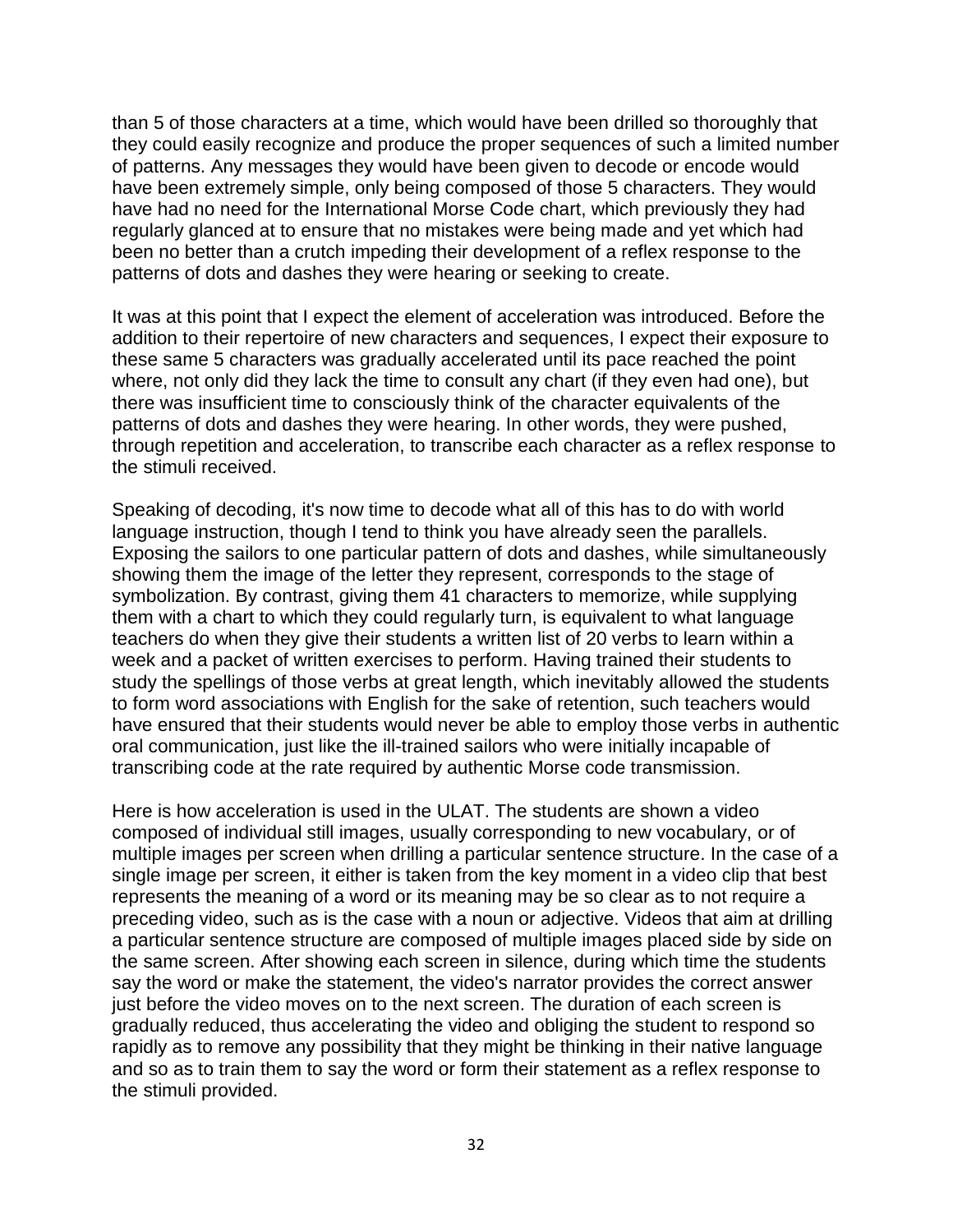

Click above to see a gradually accelerating video in French which trains students to say the first 10 of the 60 most commonly used verbs as a reflex response to the visual stimuli, without recourse to their native language and without envisioning printed text. The verbs' meaning has already been made clear in previous exercises via short video clips of a person performing the actions. After this point, gestures representing these verbs were taught to the students and a key still image was extracted from the video of each gesture. Thereafter, the still images, such as you see in this video, are used to refer to their corresponding verbs and are placed in series with others to form complete sentences. (After watching the video, use the back arrow key to return to this document.)



The second video, this time in Spanish, drills the identity and position of indirect object pronouns. Such videos are but a crude attempt at imitating the unspeakably rapid flow